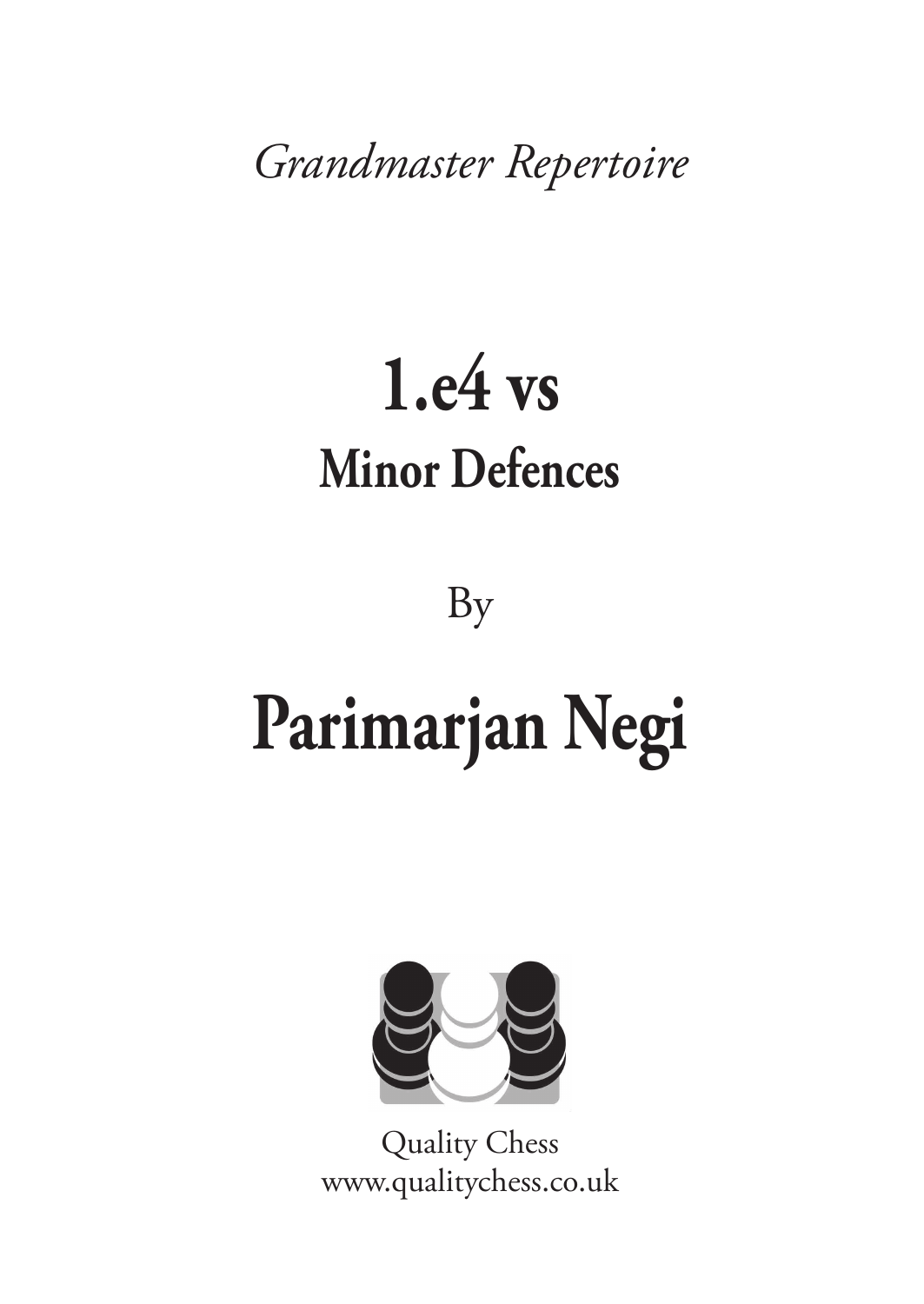# **Contents**

| Key to symbols used & Bibliography<br>Preface |                       | $\overline{4}$<br>5 |
|-----------------------------------------------|-----------------------|---------------------|
|                                               | Alekhine              |                     |
| $\mathbf{1}$                                  | Rare Lines            | 7                   |
| $\mathfrak{2}$                                | 4g6                   | 27                  |
| $\mathfrak{Z}$                                | $4$ $254$             | 43                  |
| $\overline{4}$                                | $4$ dxe5              | 63                  |
|                                               | Scandinavian          |                     |
| 5                                             | 2公f6                  | 96                  |
| 6                                             | 2 曾xd5                | 119                 |
| 7                                             | 5…… \$g4              | 144                 |
| $8\,$                                         | 3 <sup>11</sup> d6    | 163                 |
| 9                                             | 5g6                   | 181                 |
| 10                                            | 5c6                   | 207                 |
|                                               | Pirc/Modern           |                     |
| 11                                            | Early Deviations      | 244                 |
| 12                                            | Pirc with c6          | 270                 |
| 13                                            | Modern with c6        | 306                 |
| 14                                            | Pirc with a6          | 320                 |
| 15                                            | Modern with a6        | 339                 |
| 16                                            | Main Line with 6 \$b7 | 359                 |
|                                               | Miscellaneous         |                     |
| 17                                            | $1\&0c6$              | 394                 |
| 18                                            | 1b6 and Others        | 409                 |
|                                               | Variation Index       | 426                 |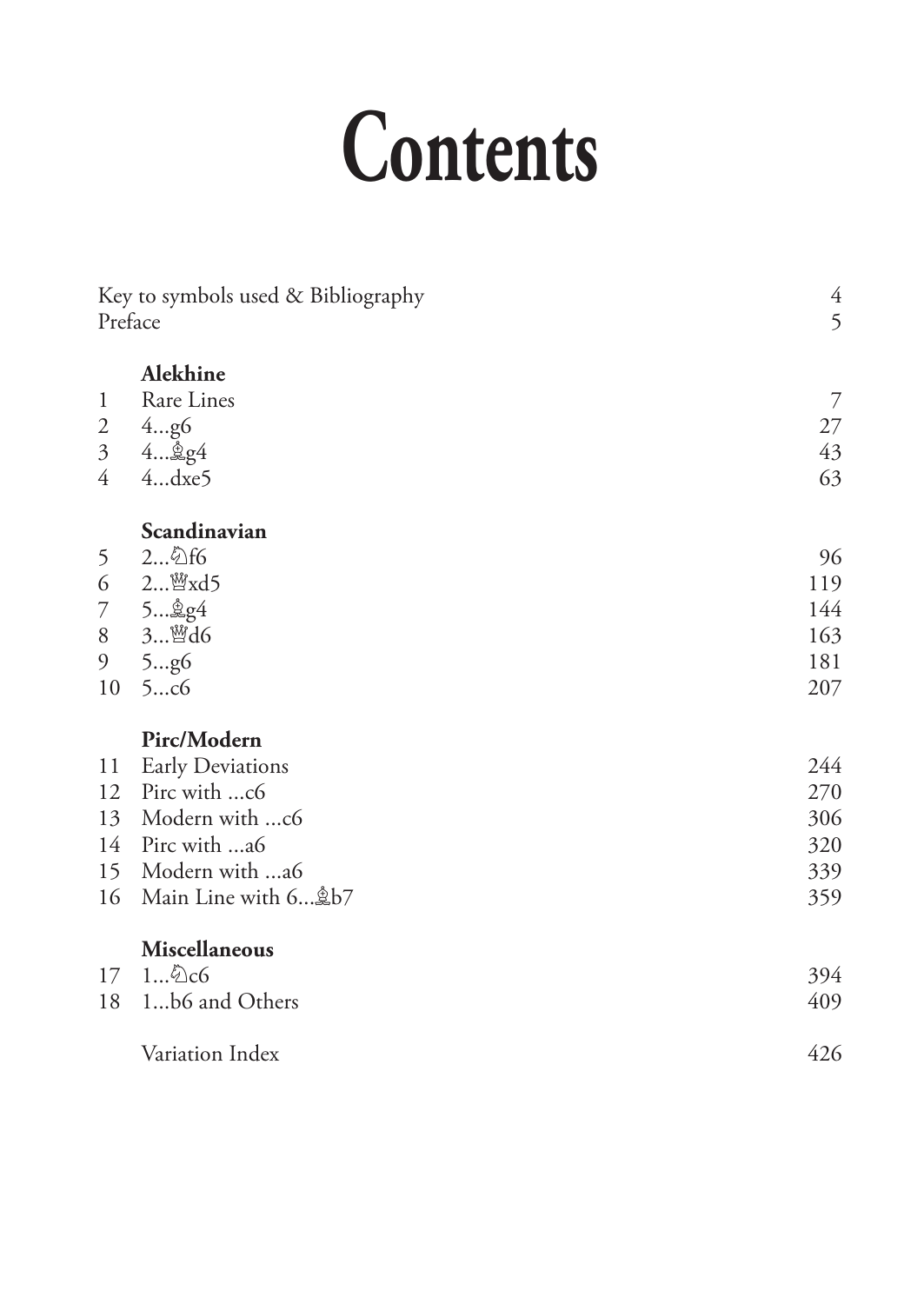### **Preface**

This book took a long time to finish. Partly, it was due to my ever busier and changing professional life. But even more, it was because of the very nature of the systems covered in this book: the Alekhine, Scandinavian, Pirc/Modern and other miscellaneous replies to 1.e4.

As a young kid, I was always scared of these openings: the Pirc and Modern were endlessly confusing in move orders; the Scandinavian seemed to me to lead to depressingly dull positions; and I never prepared any serious lines against the Alekhine, so I was always a bit afraid of that too. As the years went by and my playing strength increased, fewer and fewer of my opponents played these lines, so I could essentially get away with never preparing anything deep against them. Still, my childhood uneasiness against these defences never quite left me.

When I finally started analysing these systems in earnest for this book, I realized that my uneasiness was not unfounded, as there were just so many interesting possibilities for Black hidden away in all these lines. Nowadays more than ever, with online chess events and faster time controls becoming more prevalent, it is vital to have a well-constructed repertoire against these lines.

In this book, I have endeavoured to address the very features of these defences that made me uneasy against them. If there is a simple path to an advantage, I will generally favour that over a more ambitious but intensely theoretical continuation – it does not feel worth the effort to memorize unnecessarily long lines against inferior continuations which we are never likely to face anyway. At the same time, there are plenty of cases when White simply must take a principled approach in order to prove anything – this is a *Grandmaster Repertoire* book after all. Still, I have strived to be as practical as possible. When applicable, I have pointed out how certain variations are related to one another, and have shown how you can follow similar plans against different options that Black may try. On a related note, I went to a lot of trouble to take into account the plethora of possible transpositions, especially in and between the Pirc and Modern, and have given my best efforts to make the proposed repertoire 'move-order proof.'

The Alekhine, Scandinavian and Pirc/Modern Defences are generally regarded as less theoretically intense than more popular openings such as 1...e5 and main-line Sicilians. But paradoxically, my relative lack of practical or theoretical experience in these lines meant that I was pushed to my analytical limits like never before. I would like to thank my many coaches who have helped me see different ways of analysing and understanding such challenges. In particular, I owe my style of chess analysis the most to Vladimir Chuchelov. In this series, I can only hope to match the kind of rigour he demands from his analysis.

Finally, I would like to thank my editor Andrew Greet, who has been a constant throughout this journey, and dealt effectively with both my writing and my procrastination.

Parimarjan Negi Cambridge, Massachusetts, July 2020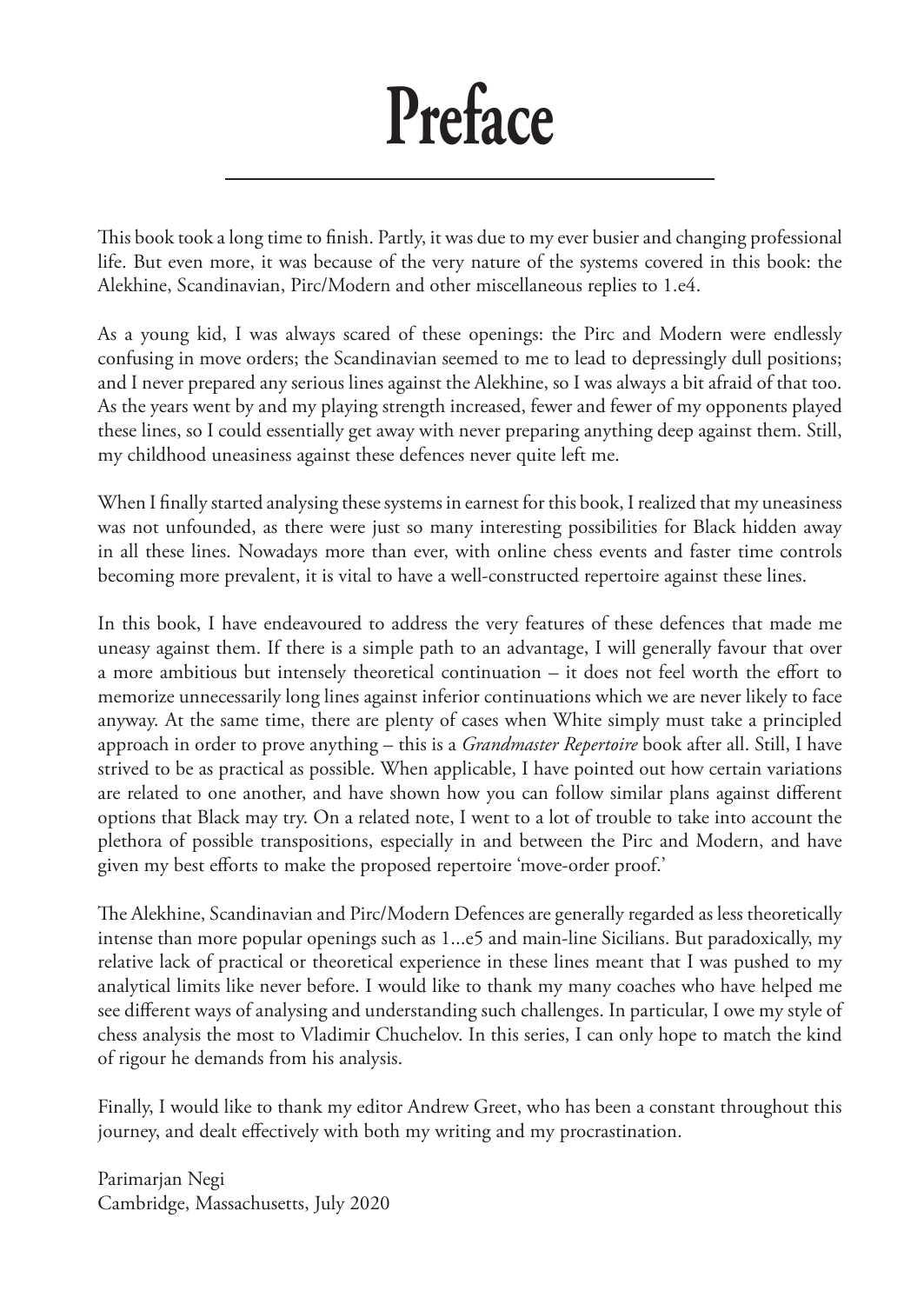

### **Scandinavian**



**3...£d6**

### **Variation Index**

**1.e4 d5 2.exd5 £xd5 3.¤c3 £d6** 

**4.d4**

| 164 |
|-----|
| 166 |
| 166 |
| 166 |
| 169 |
| 173 |
| 175 |
| 177 |
|     |





B2) note to 6... \$g4



B22) after 14...c6

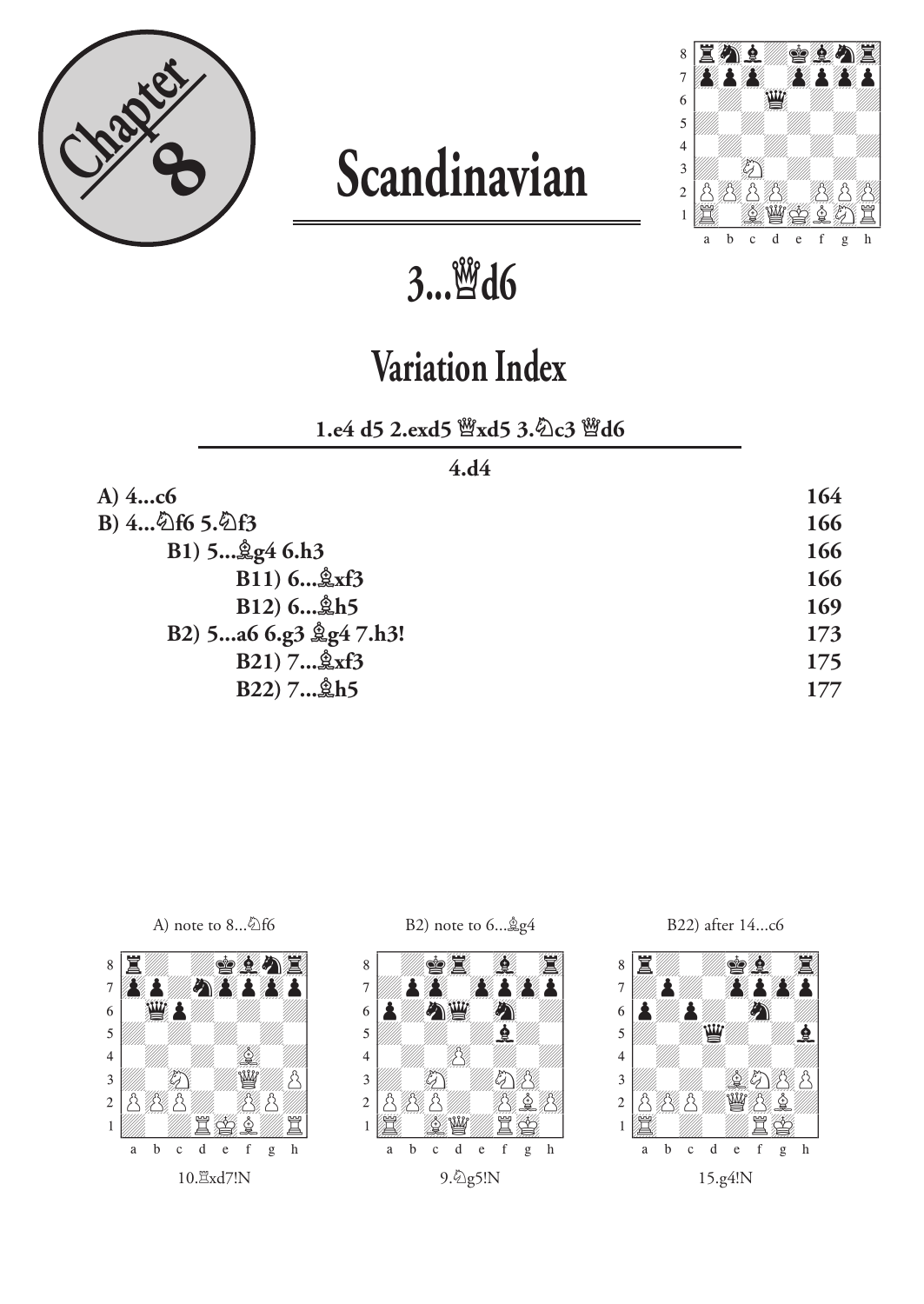#### **1.e4 d5 2.exd5 £xd5 3.¤c3 £d6**

It wasn't so long ago that this was considered a fringe variation, which was only really played regularly by one world-class GM – Sergey Tiviakov. Times change though, and the text move has since been played regularly by some of the strongest players in the world, including Magnus Carlsen and Fabiano Caruana. Part of the appeal of this variation is that the lines tend to be less forcing, so it is harder to prepare long, forced lines against it, thus making it less risky than a lot of other openings.

#### **4.d4**

We will start by considering **A) 4...c6**, which is sometimes connected with the scheme of leaving the knight on g8 for a while. We will then move on to the most natural and popular **B) 4...¤f6**.

4...a6 5. Df3 \$g4 (Black almost always prefers 5... $\triangle$ f6, which transposes to variation B2) 6.h3  $h$ 5 7.g4  $h$ g6 8. $h$ e5 $\pm$  gives White a pleasant game.

4...g6 is played from time to time, but after 5.¤f3 ¥g7 6.¥g5!? White can just continue playing in the same way as in the next chapter, and I cannot see anything better for Black than transposing to it by playing ... $\triangle$ f6 at some point.



**A) 4...c6** 

#### **5.¤f3 ¥g4!?**

If Black wants to postpone  $\ldots\textcircled{2}$ f6, this seems like the most challenging option.

#### 5...¥f5

This sideline has been played by Tiviakov a few times, but it is not too difficult to handle.

#### $6.6$ e5  $6/17$

6...<sup>5</sup>f6 leads to variation A of Chapter 10 on page 208.

6...e6? is asking for trouble. 7.g4  $\&$ g6 occurred in Broehl – Forchert, Germany 2013, and now 8.¥f4N £d8 9.h4+– would have been the easiest way to get a decisive initiative.

 $7.6c4$ 



7...£f6?!

This was a surprising choice from Tiviakov, who is usually extremely well prepared.

7...  $\mathbb{F}$ g6 8. De3 Dgf6 9. Dxf5  $\mathbb{F}$ xf5 10.  $\&$ d3 $\pm$ gave White an easy edge with the two bishops in Welling – Sant Anna, Douglas 2014.

7...£c7 8.£f3 e6 9.¥f4 £d8 10.0–0–0 ¤gf6 occurred in Szamoskozi – Schmidt, Budapest 2008, when  $11.\text{\textdegree$\triangle}$ e3N  $\text{\textdegree$\triangle$}$ g6 12.h4 $\pm$ seems logical.

8.d5!?

8.g4  $\&$ g6 9. $\&$ e3± (or 9.h4!?) would also have been excellent for White.

 $8...$  $9e5$ ?!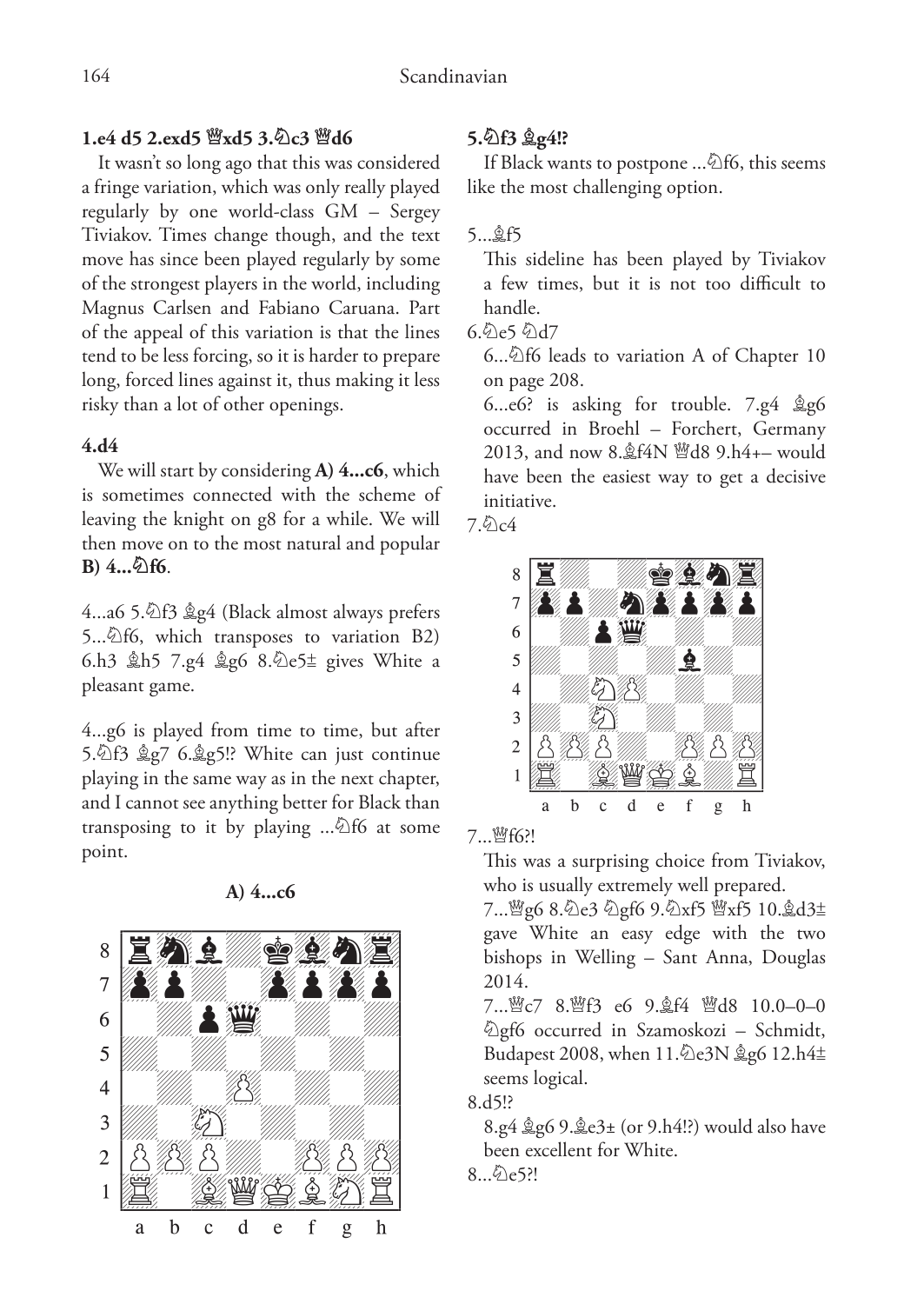This was the dubious continuation of Sukandar – Tiviakov, Jakarta 2015. White chose a suboptimal continuation, but still went on to defeat his much higher rated opponent. However, at this point any of 9. e3N, 9. e4N or even  $9.\n$ g5!?N  $\mathcal{W}$ xg5 10. $\mathcal{D}$ xe5 would have been great for White.



#### **6.h3!**

Sacrificing the d4-pawn is clearly the most principled continuation. If something more cautious like 6. e3 or 6. e2 is played, then Black will simply play  $6...\&6$  with a better version of a standard variation.

#### **6...¥xf3**

6... \$h5 7.g4 \$g6 8. De5 gives White a clearly improved version of variation B12.

#### **7.£xf3 £xd4**

7... $\triangle$ f6 transposes to variation B11, which will be analysed shortly.

White should be doing excellently from here, but in practice he has often failed to make the most of his chances. He still needs to show some precision, while being aware of the crucial  $\hat{\varphi}$ b5 resource. The most accurate continuation is:



#### **8.¥f4! ¤f6**

Other moves are no better, for instance:

8...<sup>™</sup>b6 9.0–0–0+– gives White an overwhelming advantage in development.

8... $^{18}$ d8 9. $\circ$ h5!  $\circ$ a6 occurred in Ucucu – Acar, Konya 2019, when 10. c4!N would have given White a huge initiative.

8... $\Delta$ d7 9. $\mathbb{Z}$ d1  $\mathbb{W}$ b6 was seen in Krzyzanowski – Pultorak, Zalakaros 2017, when White could have won with:



 $10.\mathbb{Z} \text{xd7}$ !N  $\& \text{xd7}$  11. $\& \text{c4}$ !+- With decisive threats.

8...e5 9. g5 ge7 10.<sup>1</sup>d1 \be led to an eventual victory for Black in Ivanchuk – Karpov, Cap d'Agde 2013, but it was not because of the quality of his opening play.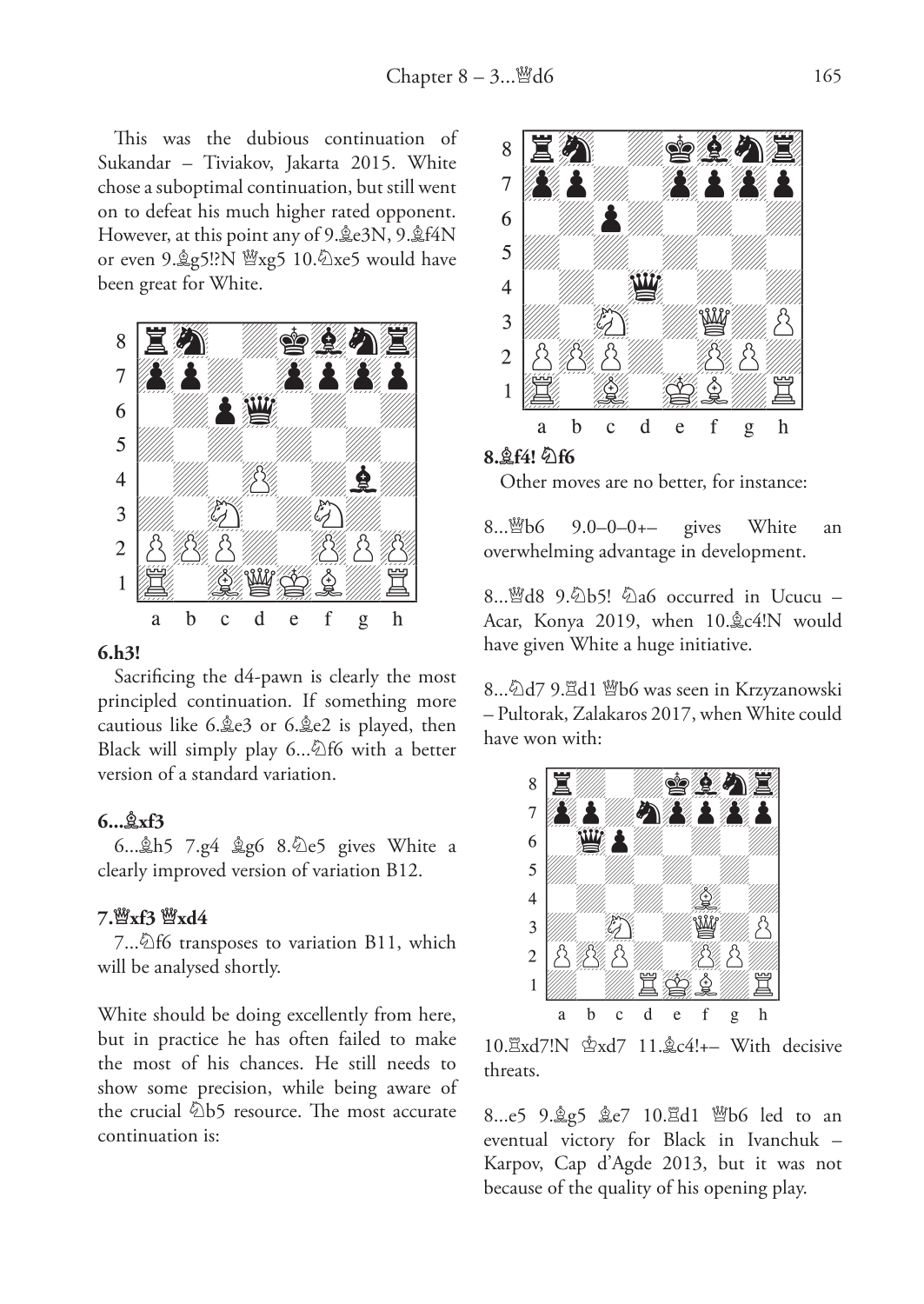

 $11.\&e4!N+-$  is the simplest of many possible ways to get a winning advantage.



#### **9.¤b5!**

As mentioned earlier, this is a vital attacking resource. The next few moves are forced.

#### **9...cxb5 10.¥xb5† ¤bd7 11.£xb7 ¦d8 12.¥c7 £e4† 13.£xe4 ¤xe4 14.0–0–0 a6N**

14... <sup>2</sup>xf2 15. Ehe1 <sup>2</sup>xd1 16. Exd1 g6 17. xd8  $\&$ xd8 18.  $\&$ xd7†  $\&$ c8 19.  $\&$ xa7 was close to winning for White in Fridman – S. Kasparov, Porticcio 2018. The text move is a slight improvement, but Black is still in deep trouble.

#### **15.¥c6 ¤ef6 16.¥xd8 ¢xd8 17.¦xd7† ¤xd7 18.¦d1 ¢c7 19.¥xd7±**

White has an extra pawn and the more active pieces, so his winning chances are excellent.

**B) 4...¤f6 5.¤f3**



In the rest of this chapter we will analyse two important options: **B1) 5...¥g4** and **B2) 5...a6**.

5...g6 and 5...c6 will be examined in Chapters 9 and 10 respectively.

#### **B1) 5...¥g4 6.h3**

Black has the usual choice between **B11) 6...¥xf3** and **B12) 6...¥h5**.

B11) 6...
$$
\&
$$
xf3 7.  $\mathbb{Z}xf3$ 



 $7...\&c6$ ?! has been played in a bunch of games but 8.¥f4!N is a powerful reply. The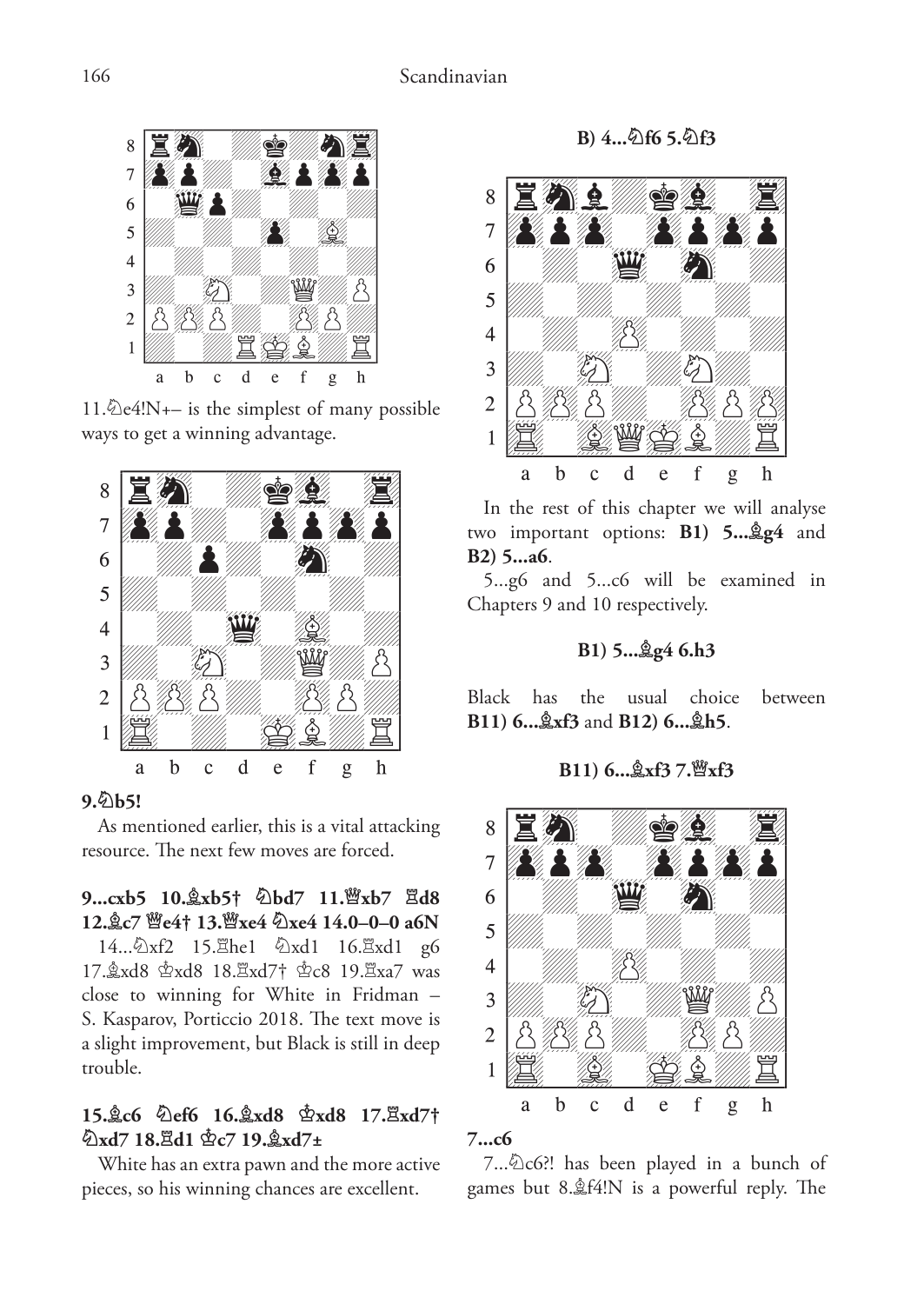critical continuation is  $8...\& \lambda x d4$   $(8...\& e6)$ 9. ge3 is also no fun for Black)  $9.$   $\sqrt[8]{2}$ xb7  $\sqrt[6]{2}$ xc2† 10. c2 2d4† 11. cd1 @xf4 12. @xa8† cd7 13.£xa7 when Black is the exchange down and has no way to exploit White's slightly exposed king. For instance:



13...e6 14. @a4† \$d8 15. gd3 @xf2 16. @a8† **空d7 17. f1 曾e3 18. ga6 White still has to** remain vigilant with his king in the centre, but he should be able to convert his material advantage with careful play, especially since Black's king is also less than safe.

#### **8.¥f4 £d8**

8... Wixd4 takes us back to variation A, where we saw that  $9.\&05!$  is more or less winning for White.

8... \cdot 9. \cdot 2 \cdot 2 bd7 occurred in Mista -Proszynski, Ustron 2008, when the most accurate continuation would have been:



10.0–0!N Queenside castling would allow some ... 4d5 ideas when the vulnerability of the a2-pawn would at least slow down White's attack. The text move avoids any such problems, and after something like 10... Db6 11. lfe1 曾c8 12. ge5+– Black will not be able to complete development without allowing something bad to happen.



#### **9.d5! ¤xd5**

If 9... $cxd5$  then simply 10. $\&xbb$ shes! followed by ¥b5† creates major problems for Black's king.

#### **10.0–0–0 e6 11.¤xd5 cxd5**

11...exd5 was played in Dragomirescu – Spulber, Mamaia 2019. White has several strong continuations but my favourite is: 12. 曾g3!N f6



13. c4!? The flashy approach is the easiest.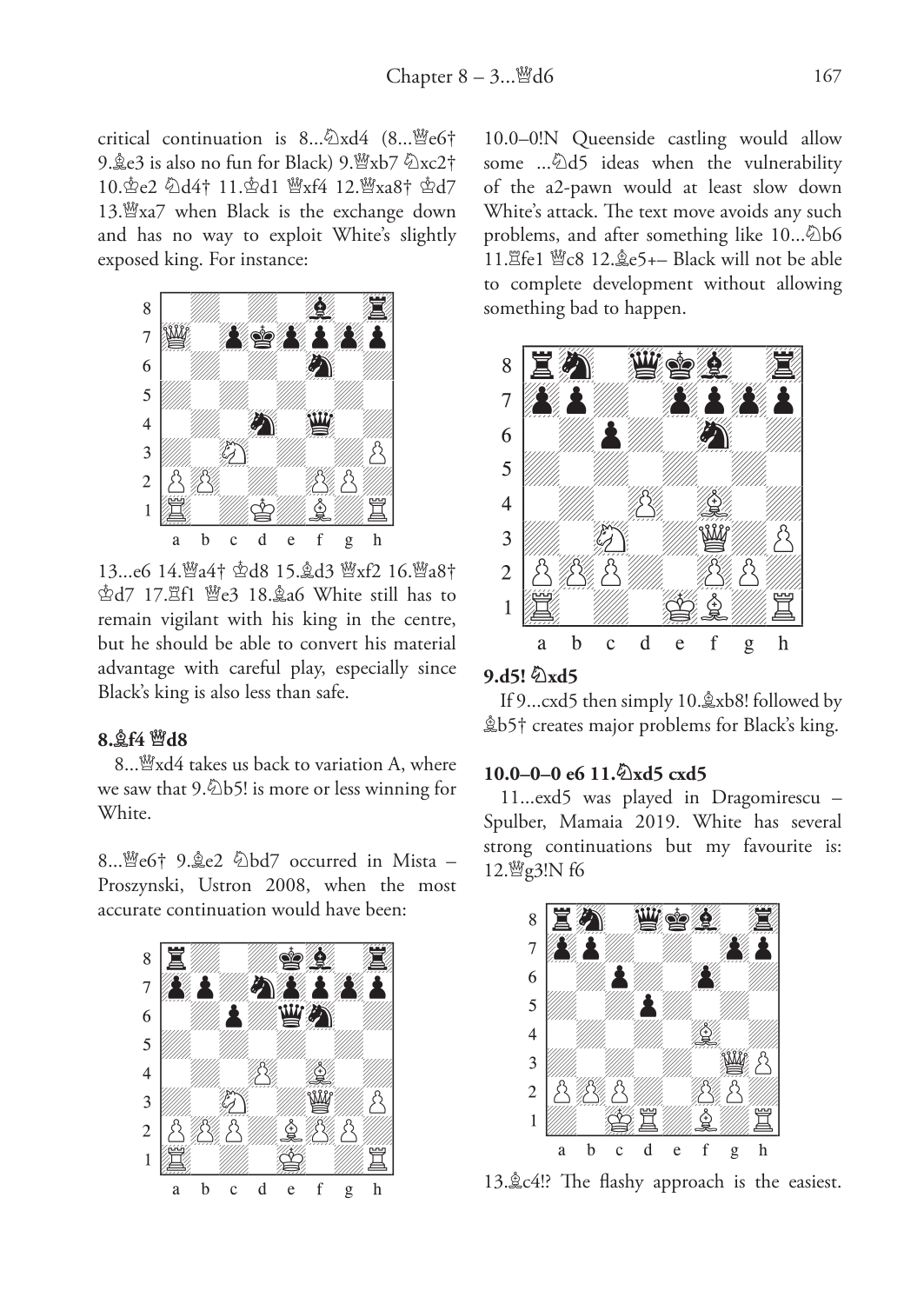$(13.c4+-$  is also fine)  $13...\&2a6$  14. $\text{Zhe1}$ †  $\text{Ef7}$ 15. 曾g4 曾c8 16. Exd5 曾xg4 17. Ed7† g6 18.hxg4+–



**12.¥xb8 £xb8 13.¥b5† ¢e7 14.¦he1 a6** 

Black is unable to catch up in development. 14...g6 15. Exd5  $k$ h6† 16. $\Phi$ b1 Ed8 is too slow in view of: 17. $\frac{8}{3}$ xd8  $\frac{18}{3}$ d8 18. $\frac{8}{3}$ d1+–

#### **15.£xd5 axb5**

15... 曾f4† 16. hb1 axb5 17. 曾xb7† wins easily.

#### **16.£g5† ¢e8**

16...f6 allows a forced mate after: 17. $\mathbb{E}$ xe6†! ¢f7 (17...¢xe6 18.£d5† ¢e7 19.£d7#) 18. d7† g8 19. 曾d5 h6 20. Exf6† h7



21. se4† g8 22. 曾e6† gh7 23. Exh6#

#### **17.£xb5† ¢e7 18.£g5†**

We are following a game, in which White opted to repeat moves before proceeding with the winning continuation.

**18...¢e8 19.£b5† ¢e7 20.¦d7† ¢f6** 



**21.¦xf7†! ¢xf7 22.£d7† ¥e7 23.£xe6† ¢f8 24.£xe7† ¢g8 25.£e6† ¢f8 26.£f5† ¢g8 27.£d5† ¢f8 28.£f5† ¢g8** 

White has no immediate mate, but winning Black's queen is the next best thing.



**29.¦e7 £e8 30.£d5† ¢f8 31.¦xe8† ¦xe8 32.£xb7** 

Black soon had to resign in R. Horvath – Fauland, Deutschlandsberg 2018.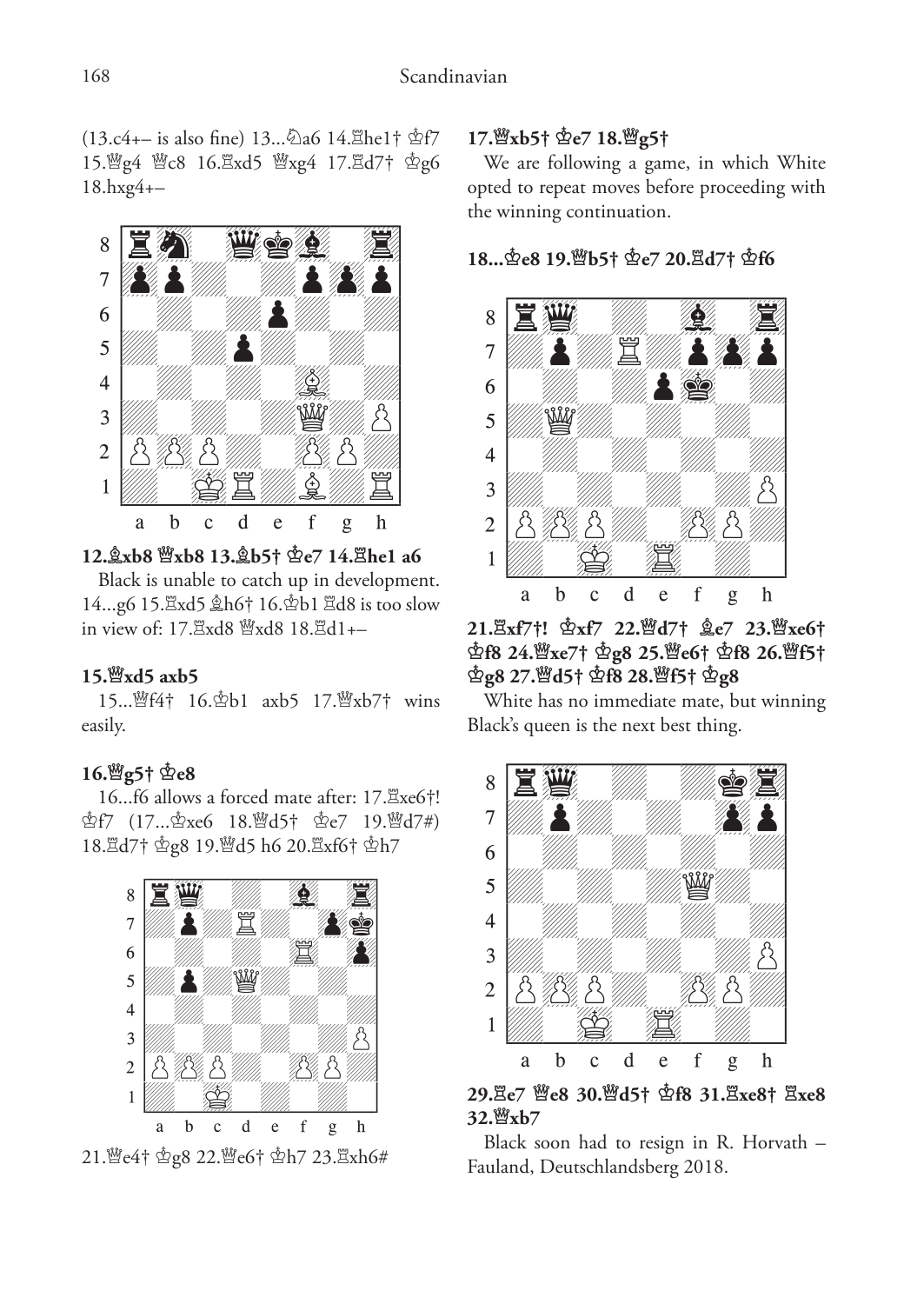**B12) 6...¥h5** 



#### **7.g4 ¥g6 8.¤e5 ¤bd7**

It seems advisable to challenge the strong knight.

The passive 8...c6? has been played in a surprisingly high number of games. White has several strong continuations but the rare 9.f4! seems best. Black is already in severe difficulties, as shown after: 9...e6N (9... ge4 10.4xe4 4xe4 11. d3 Md5 12. g2 Ma5+ 13.c3 gave White a huge advantage in Schnegg – Boric, Vienna 2013)



10. [e2!? (if you don't feel like sacrificing a pawn then  $10.\angle 2\pm 1$  is an excellent alternative, when Black does not really have a good answer to h4-h5) 10...£xd4 (or 10...¥e7 11.h4+– and Black will be steamrollered on the kingside) 11. $\&e3 \text{ }\n\text{ }\n\text{ }\n\text{ }\n\text{ }\n\text{ }\n\text{ }$ d6 11. $\&g2+-$  The game continues,

but White's massive advantage in activity should decide the game if he continues to play accurately.

#### **9.£e2!**

This move is virtually untested. Evidently the idea of sacrificing a pawn did not occur to many players, but it gives White superb play.

#### **9...£xd4**

Black should accept the challenge, as 9...0–0–0 10. g2 e6 (or 10... \call 4? 11. \calcoting bxc6 12.£a6† ¢b8 13.¥e3+–) 11.h4!± gives White a serious advantage without much effort.

After the text move I found a couple of games where White exchanged on g6. However, it is much better to leave the bishop as a target for the f4-f5 advance. Thus, my improvement is:



#### **10.¤xd7!N £xd7**

10... ∆xd7 11. & e3 \ff6 12.0–0–0± gives White a tremendous amount of activity.

#### **11.f4 h6**

11...h5 is hardly an improvement, and after 12.f5 ¥h7 13.¥d2 0–0–0 14.0–0–0 Black is likely to be murdered on the queenside before he can get his kingside pieces into the game. For instance: 14...e6 15. g2 2d5 (15...exf5) 16.¥f4 gives White a deadly attack)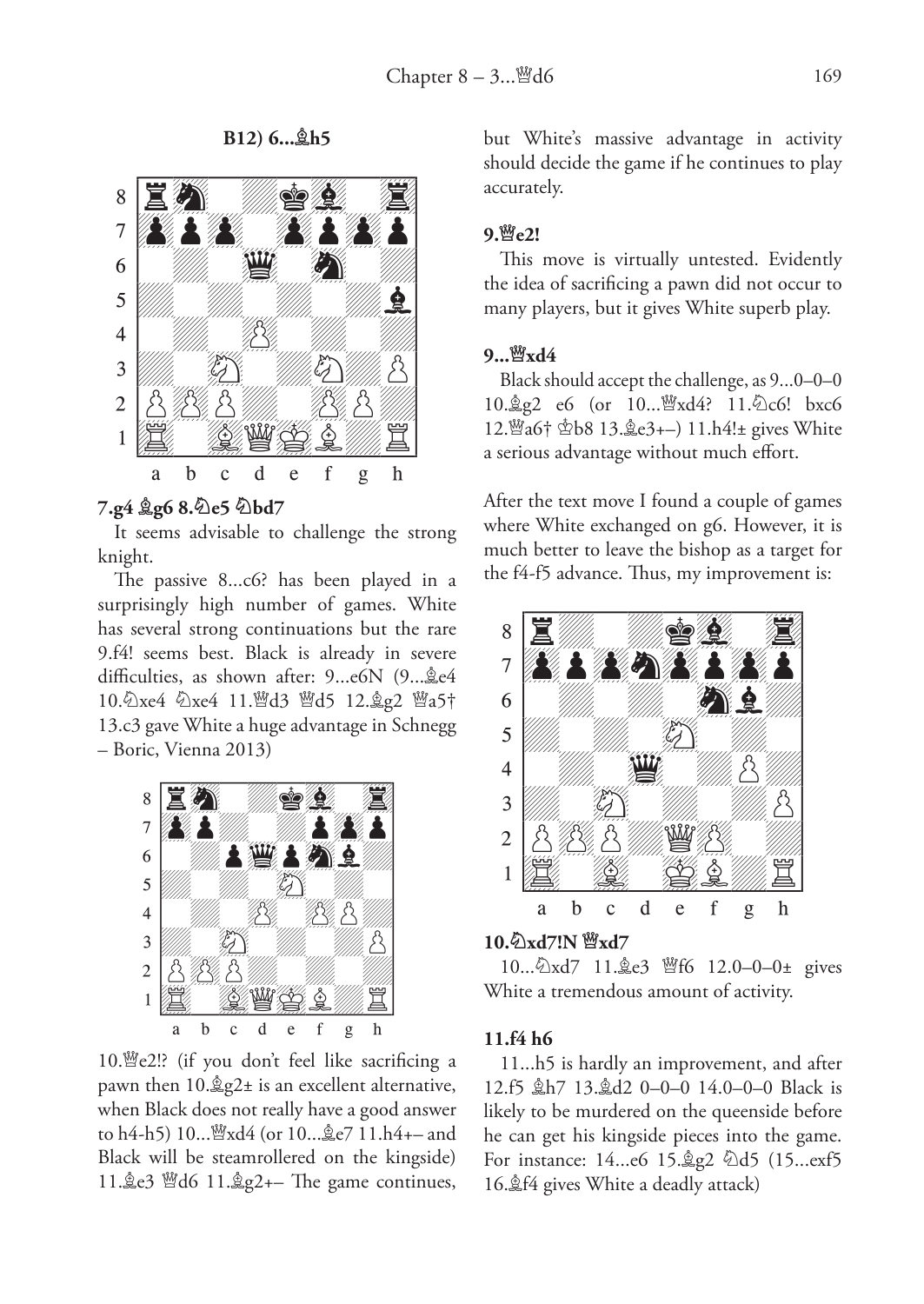

16. 2xd5 exd5 17. 2xd5! @xd5 18. 2g5!+-Black is busted.

#### **12.f5**

White could also start with 12. g2, but it feels more natural to drive the bishop back before anything else.

#### **12...¥h7**



#### **13.¥g2**

This is the most accurate move order, forcing Black to defend b7 in one way or another.

Instead, 13. d2 e6 14.0-0-0 åd6 15. åg2 allows 15...0–0! (rather than 15...c6 16.h4ƒ) 16. xb7  $\Xi$ ab8 17. fxe6 fxe6 18. \$g2 \$a3!? when the outcome is uncertain.

#### **13...0–0–0**

This seems like Black's best try.

13...c6

This feels a little slow, although White still has to play accurately to exploit his dynamic advantage.

14. d2 e6 15.0-0-0 gd6

15...0–0–0 16. 皆f2!? b6 17. g5 曾c7 18. xd8†  $\&$ xd8 19. Ud4†  $\&c8$  20.  $\&$ f4 gives White a decisive attack.



16.h4! 0–0–0

16... @e7 17.g5 \d5 18. \d5 cxd5 19.g6 fxg6 20.fxe6± is highly unpleasant for Black.  $17.95 \text{ }\, ^{2}$ d5

17... De8 18.g6 fxg6 19.fxe6  $\mathbb{Z}$ e7 20. De41 is also good for White.

 $18.96$   $gg8$ 

Black must avoid 18...fxg6? 19.fxe6+– when his position collapses.



19.fxe6 fxe6

19... 曾xe6? is worse: 20. gh3 f5 21. 曾f2!+-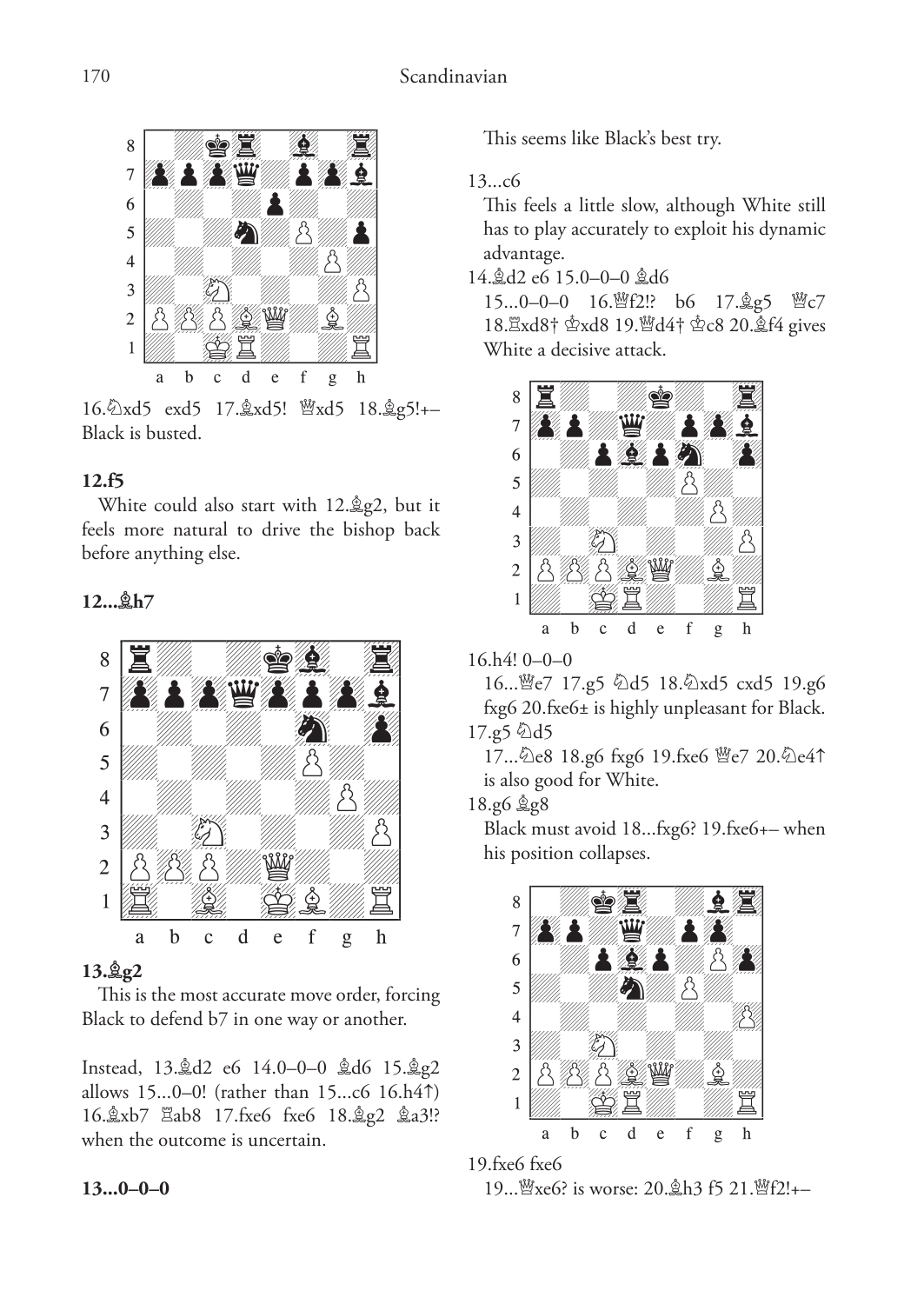#### $20.6$ e4±

White's initiative is definitely worth more than a pawn.



#### **14.¥d2 e6 15.0–0–0 ¤d5**

15...c6 16. 哲2 b6 17. g5± keeps Black under unpleasant pressure.

#### 15...exf5?!

This more is as risky as it looks, and we can refute it with some attractive tactics:



16.¥f4! ¥d6

16... \cdows 17. \cdows 17. \cdots xb7 18. \cdots b5+ ¢c8 19.¦xd8† ¢xd8 20.£b8†+– and the king is caught.

17. Exd6! cxd6 18. 2b5 曾e6 19. 曾d2 d5 20.營b4 暨b6 21.罝e1!

Tightening the noose.



21...<sub></sub>骂d7

21...<sup><sup>2</sup>he8 allows White to execute the threat</sup> created by his previous move:  $22.\text{\textdegree$\&23.7$}$ . <sup>幽</sup>xa7 23. 曾c3†! <br>d7 24. 曾c7 mate!

22. e3+ gd8 23. 曾e5 公e4 24. gxe4 dxe4 25.gxf5 盟e8 26. 皆b8† ge7 27. Exe4†+-

Finally, it's all over.



#### **16.£f2!**

16. 2xd5 exd5 17. 2e3 c6 18. 2xa7 2d6∞ sees Black return the extra pawn and stay in the game.

#### **16...b6**

16... \$b8 17. 2xd5 exd5 18. \$e3± wins back the pawn in a much more favourable way than the line above.

16... Wc6 17. Wxa7 gc5 18. Wa5 \$b8 19. 9xd5 exd5 20.¥f4± is also excellent for White.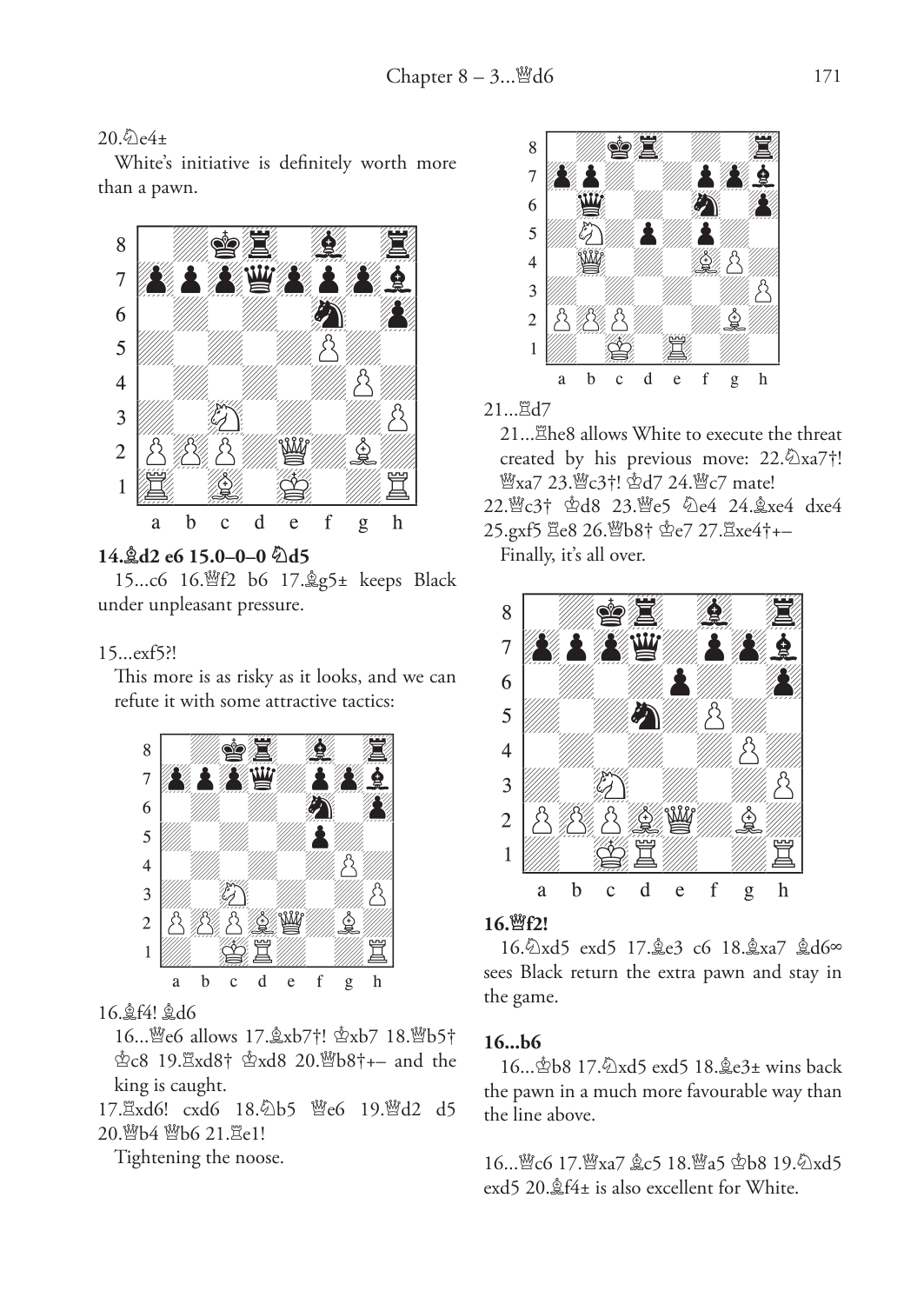#### **17.£d4!**

This does not threaten anything immediately, but the queen eyes a range of targets across the board, and White is ready to bring his one inactive piece into play. Black is still a pawn up for now, but he has a hard time coordinating his pieces or doing anything useful.

#### **17...c6**

17... 2xc3? 18. 2xc3+– only helps White.

 $17...\Phi$ b8 is more sensible but  $18.\%$ he1 leaves Black stuck for a good move, for instance: 18... ge7 (18... gg8 19. gf4 gc5 20. gc4+-; 18... 公xc3 19. 曾xc3 奥d6 20. 曾f3±) 19. 曾xg7 <sup>罩</sup>hg8 20. e5 gf6



 $21.$ fxe6 fxe6  $22.$  $\frac{10}{26}$ xe6  $\frac{10}{2}$ xc3  $23.$ bxc3 $\pm$  No fancy mating combination this time, but an extra pawn will do nicely.



#### **18.¦he1 ¦g8**

18... 2xc3 19. xc3 & d6 20. fxe6 fxe6  $21.\n$ Exe6 $\pm$  regains the pawn while keeping a big initiative.

18... \$d6 19. \$xg7 exf5 20. 2xd5 cxd5 21.¥xd5 fxg4 22.hxg4± is also great for White.

#### 18...¢b7

If Black maintains the tension in this way, White increases the pressure as follows.

19. f4 曾c8 20. 公xd5 cxd5 21. a3!?

We can afford to spend a tempo on a small improving move.

 $21.\Phi b1 \cong c5$  gives Black a marginally improved version of the note below.

 $21$ . $4$ k $4$ !? is a tempting alternative though.

 $21...$  $g8$ 

21... <a><a>
"</a>
"</a>
"</a>
"</a>
revil although it leads to a clearly better endgame for White after: 22. Fxc5 gxc5 23.fxe6 fxe6 24. Exe6 Ehf8 25. &xd5†  $\mathbb{Z}$ xd5 26.  $\mathbb{Z}$ xd5 &g8 27.  $\mathbb{Z}$ d7†  $\mathbb{Z}$ c8 28. c7† 空d8 29. cc6 Exf4 30. c8† 空d7 31. Xxc5 bxc5 32. Xxg8±



 $22...$  $2c5$   $23.c4+-$  and White will soon break through.



23. xd6 国xd6 24. 国xd5! exd5 25. 国e7†+–

#### **19.£a4! ¥d6**

 $19...$  $b$ <sub>7</sub>  $20.\overline{6}$  e2! creates a horrible threat  $of c2-c4$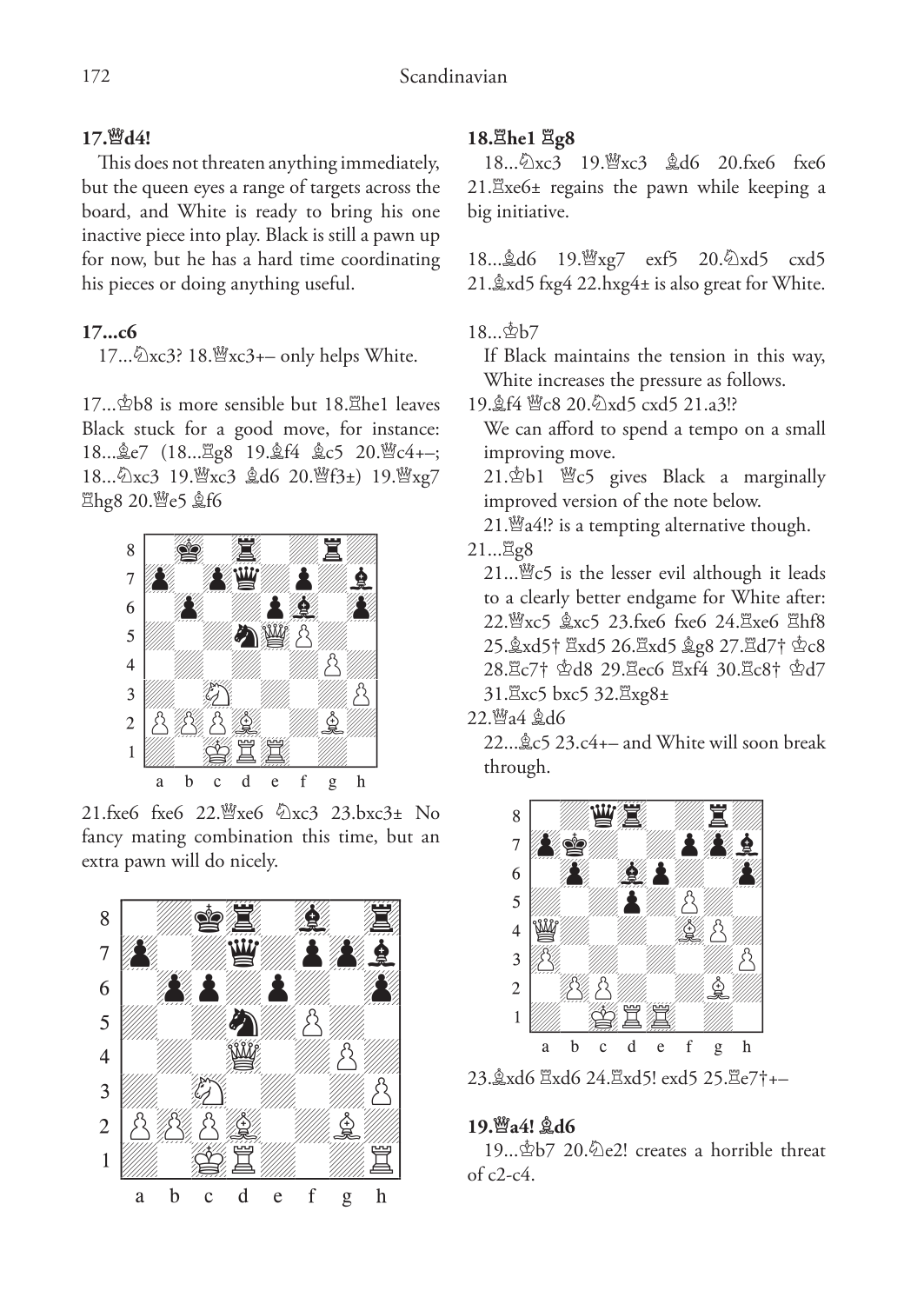#### **20. ¤e4!?**

20. $\Diamond$ e2!? is a promising alternative.

#### **20... £c7**

Other moves are no better, for instance:

20... ¢b7 and 20... ¥b8 fail to address the main threat: 21.c4+–

20…exf5 21.⁄2xd6† ™xd6 22.™xa7 ™c7 23. £a8† ¢d7 24. £a4± leaves Black's king vulnerable.

20... ¥h2 is the computer's initial suggestion, but it soon becomes clear that 21.c4 exf5 22.gxf5 ¥xf5 23.cxd5 cxd5 24. £xd7† ¦xd7 25. ¤c3± reaches a position where White's extra piece is worth more than Black's three pawns.



#### **21.c4 ¤e7 22. ¤xd6† ¦xd6 23.c5! bxc5**

After 23...<sub>8</sub>d7 24.奠f4 the defence comes unglued. For instance: 24...b5 25. axd7 ��xd7 26.營a5 骂d8 27.fxe6 fxe6 28.奠d6+–

#### **24. ¥f4 ¦xd1† 25. ¦xd1 £b6 26.fxe6 fxe6 27. ¥e4!±**

Ironically, after the bishop on h7 was Black's problem piece for such a long time, White makes sure to exchange it at the first opportunity! In this way, he gets closer to Black's numerous pawn weaknesses, and Black has a difficult road ahead.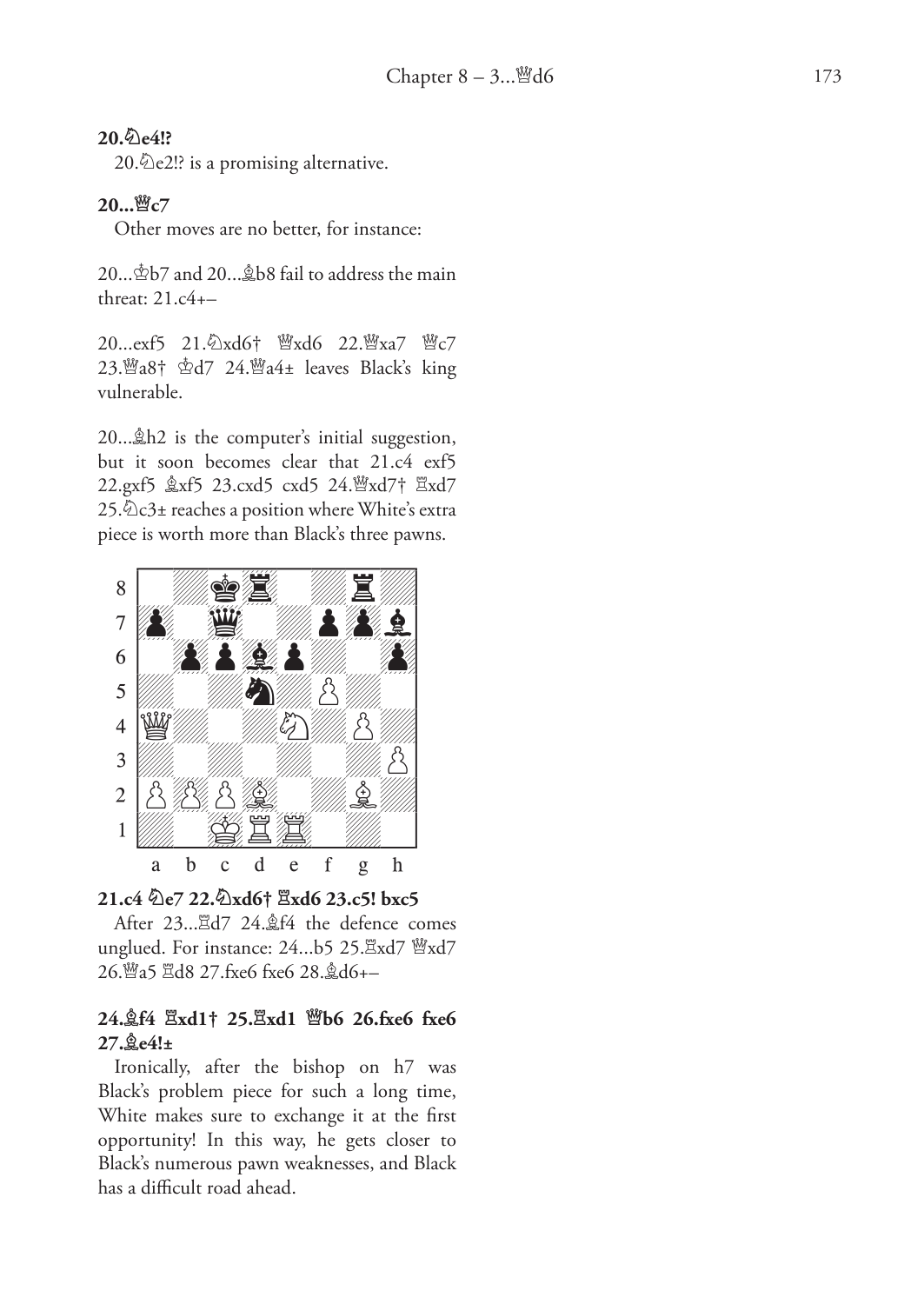# **Abridged Variation Index**

The Variation Index in the book is 7 pages long. Below is an abridged version giving just the main variations, not the sub-variations.

| Chapter 1                                                        | Chapter 5                                                                                              |  |
|------------------------------------------------------------------|--------------------------------------------------------------------------------------------------------|--|
| 1.e4 9f6 2.e5 9d5 3.d4 d6 4.9f3                                  | 1.e4 d5 2.exd5 $\&$ f6 3.d4                                                                            |  |
| A) 4…夐f5!? <i>9</i><br>B) 4c6 10<br>C) 4 2b6 !? 11               | A) 3 2xd5 97<br>B) 3 g4 4. gb5† !? 105                                                                 |  |
| D) $4\&0c6!!17$                                                  | Chapter 6                                                                                              |  |
| <b>Chapter 2</b>                                                 | 1.e4 d5 2.exd5 $\mathcal{H}$ xd5 3. $\mathcal{Q}$ c3                                                   |  |
| 1.e4 2f6 2.e5 2d5 3.d4 d6 4.2f3 g6<br>5. gc4 Db6 6. gb3          | A) 3 幽d8 120<br>B) 3 曾a5 123                                                                           |  |
| A) 6��c6 28                                                      | Chapter 7                                                                                              |  |
| B) $6$ $\&g730$<br>Chapter 3                                     | 1.e4 d5 2.exd5 $\mathcal{L}$ xd5 3. $\mathcal{L}$ c3 $\mathcal{L}$ a5 4.d4<br>විf6 5. දී d2 දී g4 6.f3 |  |
| 1.e4 $\&$ f6 2.e5 $\&$ d5 3.d4 d6 4. $\&$ f3 $\&$ g4<br>$5.\&e2$ | A) 6 鱼f5 145<br>B) 6 gd7 147                                                                           |  |
| A) 5c6 44                                                        | Chapter 8                                                                                              |  |
| B) 5e6 46                                                        | 1.e4 d5 2.exd5 曾xd5 3. 仑c3 曾d6 4.d4                                                                    |  |
| Chapter 4                                                        |                                                                                                        |  |
| 1.e4 $\&$ f6 2.e5 $\&$ d5 3.d4 d6 4. $\&$ f3 dxe5<br>5. $\&$ xe5 | A) 4c6 164<br>B) $4\&6$ 166                                                                            |  |
|                                                                  | Chapter 9                                                                                              |  |
| A) 5…��d7? 64                                                    |                                                                                                        |  |
| B) $5g669$<br>C) 5c6 77                                          | 1.e4 d5 2.exd5 營xd5 3. c3 營d6 4.d4<br><u> වාf6 5.වාf3 g6 6.ஜ</u> . දු. දු. 27 7. ප්රැ                  |  |
|                                                                  | A) 7a6!? 183<br>B) $70-0$ 191                                                                          |  |
|                                                                  |                                                                                                        |  |